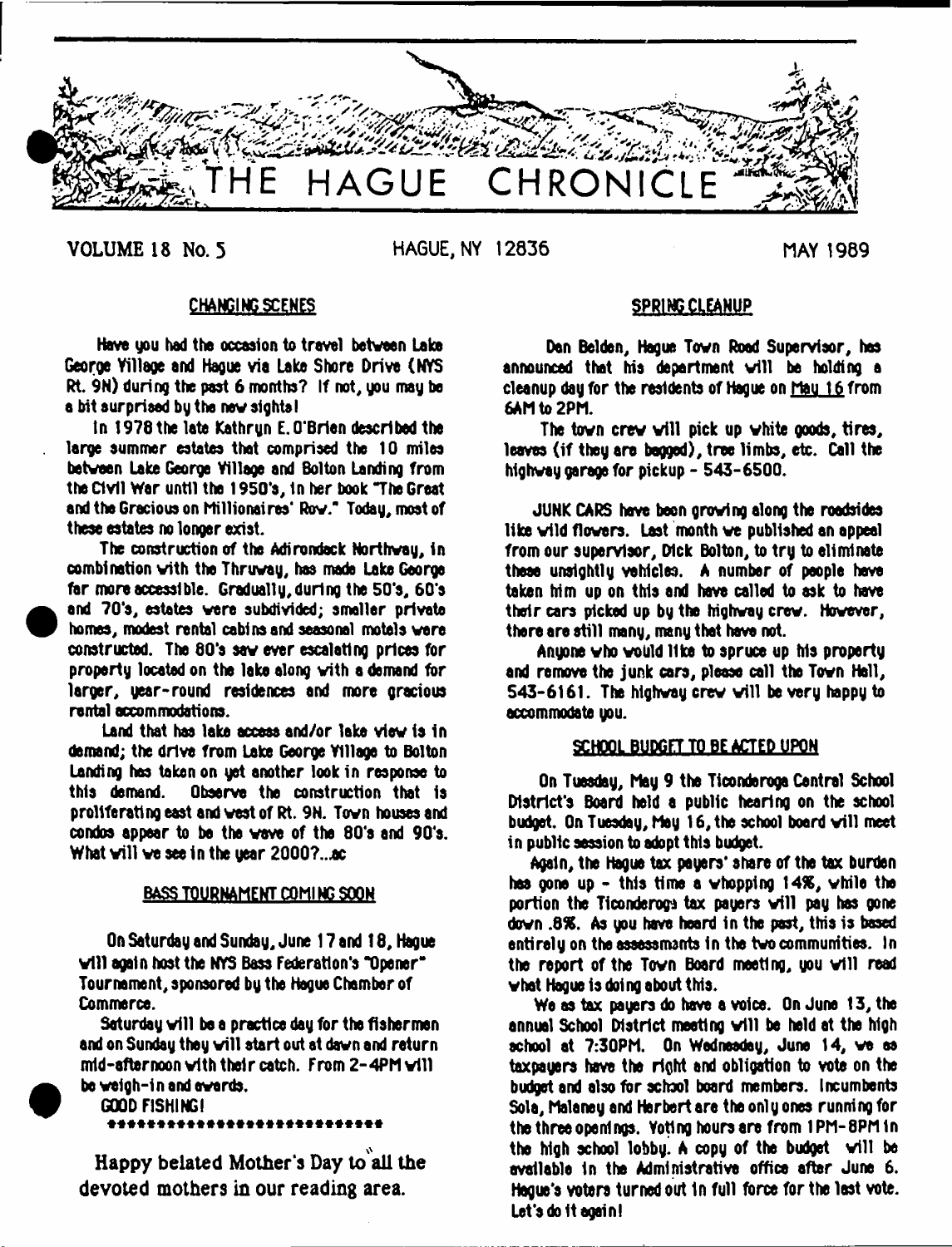# HAGUE HISTORICAL SOCIETY

On Wednesday, hay 17, the Hague Historical Society presents Mr. Robert Jones, master voodcarver from Pilot Knob as Its regular program. Mr. Jones Is retired and has developed his hobby of Carving birds in vood to a master level.

In 1987 he von an honorable mention In the prestigious Salisbury, MD contest and repeated in 1988 vith the blue ribbon, first place award. His entry vas a beautifully carved loon. He performs all the procedures himself vith help from his wife in some of the final painting.

Mr. Jones will discuss the never methods of bird carving vith the old. He will bring some of his artistry vith him for display.

The social hour begins at 7:30PM and the meeting at 8PM. The meeting is open to the public at the Hague 8apt1st Church Annex.

June 2 will find the members leaving the Hague Baptist Church parking lot at 9:10 AM for a day at Crown Point Historical Park.

# HAGUE FISH AND GAME CLUB

The Hague Fish and Game Club will meet on May 16 at 7:30PM at the Club House. All members are urged to attend.

THE LAKE GEORGE PARK COMMISSION v ill conduct a regular meeting on Friday, May 26 at 4PM at the Lake George Town Center, Lake George, NY. The meeting is •open to the public and all interested parties are Invited to attend.

## HAGUE SENIOR CITIZENS CLUB

Schedule through June 12th for trips and activities for the seniors of the community:

Friday, May 19th - There will be a car pooling trip, under the leadership of Laura Meade to a bird banding observation at Crovn Point. No need to sign up for this trip. Just be at the Hague Baptist Church parking lot at 9:15 AM. Walking could be muddy, so be prepared vith proper footgear.

Tuesday, May  $23$  - Car pooling trip to YERMONT WILDFL0WER FARM in Charlotte, YT and to the MORGAN HORSE FARM near Middlebury. BRING LUNCH. We will leave the Baptist Church parking lot at 9:30AM. Sign up, please, vith Bertha at the Town Hall (543-6161) and indicate if you can furnish a ride or if you need

fridau. June 2 - Car pooling trip to Crown Point Historical Reservation vith the HAGUE HISTORICAL . SOCIETY. Be at the Baptist Church perking lot by 9:30AM. Further details can be obtained from Dr. Robert M. Cole.

Mondau. June 12 - Bus trip to Shaker Yillege in Hancock, MA. Please spread the word. Senior Citizens who are residents of Hague (summer or winter) are eligible to go on this trip. If you know of a Senior Citizen vho Is missing out on our trips or fun times, please encourage him or her to sign up for this trip. Register at the Town Hall (543-6161) BEFORE June 9. BRING YOUR LUNCH. BE AT THE CHURCH PARKING LOT BEFORE 8AM (BUS WILL LEAYE PRECISELY ON THE HOUR). We will try very hard to find restaurant facilities on the homeward-bound trip if all goes veil.

NOTE: Anyone vho has reached the age of 50 Is eligible to Join the Hogue Senior Citizens Dub and vill be welcome to join in the various activities, including the trips.

## MLH FACES MEDICAL WASTE FINE

MLH vas fi ned \$ 10,000 by the state Department of Environmental Conservation for violating state levs vhich require the use of properly labeled containers and disposal of infectious material by a permitted hauler. The DEC has suspended half the fine pending compliance vith state lavs in the future. However, any future violations will result in the reinstatement of the remaining \$5,000, plus any other penalties<br>that may apply. Maroaret Warden, hospital Margaret Warden, hospital administrator admitted that vaste material vas found in the hospital dumpster, but vould not admit that the hospital staff put It there. They are looking into the Incident.

Mrs. Warden is hoping that though the Investigation has been difficult, there is a new awareness in the community of Infectious vaste. She hopes that in the long run the investigation will have a positive effect on the community.

### FIREMEN'S STEAK ROAST

In conjunction vith the BASS Tournament, the Hague firemen will be sponsoring a steak roast behind the Beachside on Saturday, June 17 from 5PM. Menu includes steak, baked potato, baked beans, tossed salad, and rolls. Entertainment will be provided. \$8.00 for adults; \$4.00 for children.

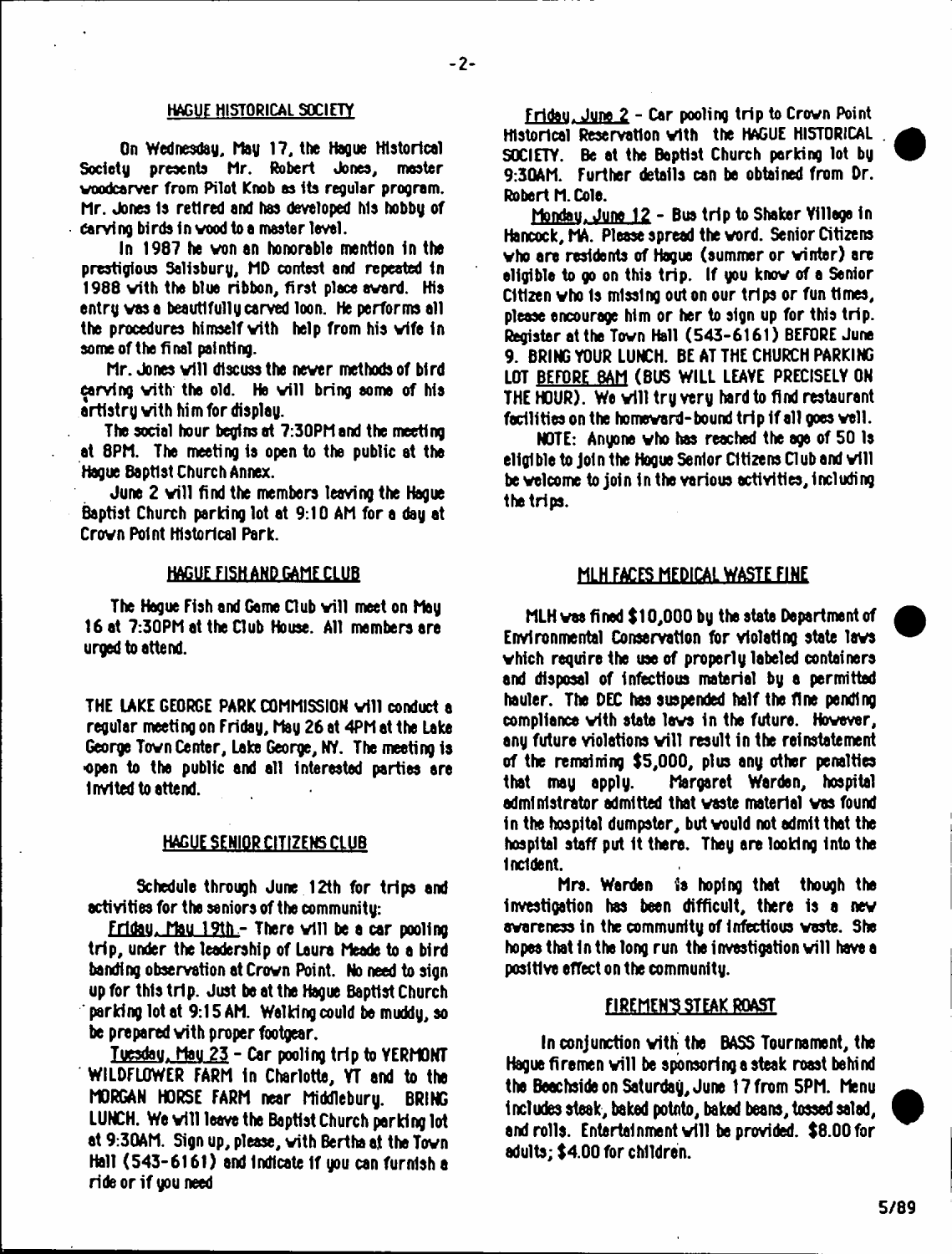# **ZONING BOARD OF APPEALS - 4/27/89**

The Barry Jordon area variance (\*Y2-89) was approved vith conditions.

A side lot variance request by Robert Sinkvay, Silver Bay, vas deemed incomplete and, a nev application vith such pertinent information, such as exact measurements from house to property lines, and citing practical difficulty, is being requested before the board can arrive at a decision.

Yariances are good for two years...gl

# PLANNING BOARD -5/4/89

The proposed renovations for replacements of an existing 2-unit residence on the John Breltenbach property (Jan-Dor) vas approved vith the conditions that a one-bedroom apartment be eliminated and that the footprints of the replacement structure and the total number of bedrooms not be increased.

Site-plan reviews were scheduled for Mau 12 for the proposed residence on the Sinkvay property In Silver Bay and the proposed addition to the Sunkes residence in lake Shore Hills.

Following an executive session, the Board<br>ced - that - the - Planning - Board - was announced that the recommending to the Tovn Board the appointment of Henry Karmazin to complete the term of Kathy Santamello, who resigned recently.

### HAGUE TOWN BOARD - S/9//89

John Breitenbach, Jr., Zoning Administrator, presented the folloving proposed developmental fee schedule to the Tovn Board:

Subdivisions: (1) Major \$25. plus \$5 per lot (2) Minor \$25. for first 2 lots \$5. for each additional lot

Site Plan Revlev: \$25. flat fee

Septic \$10. flat fee

land Use & Development: (1) No charge under \$100 of work. (2) \$10. flat fee over

\$100 of vork

Variances: \$45. flat fee

A public hearing  $\sqrt{as}$  set for Tuesday, May 23 at 7PM by Supervisor Bolton to present these fees to the public and for the board to take action.

I

Laura heade, tovn naturalist, has compiled a list of sources concerning state endangered species. These Include advice, posters, brochures, vildflover seed, note paper. In case of violation (complaints), books. List 1s available for viewing at the tovn hall.

Our Insurance premiums are veil under budget even vith additional umbrella coverage.

A resolution passed by Hogue for the hiring of Clough, Harbour by APA to assist Hague in Water Management and Control.

According to the LGA newsletter, four more people will be hired to get information for besin wide sanitary survey. The APA will hire two additional people and will establish a hot line. Complaints will be handled by these tvo. 1

The T1 School District Informs us that only one polling place for school voting is permitted by state law. They had researched the possibility of adding another In Hague. Softly, I report not only has the school budget gone up by 65C, but Hague's share Is up 14% while Ticonderoos's is down by .8%. On May 16, the School Board will meet in the high school cafeteria to adopt the budget. As always, It is an open meeting.

ENCQN has found the Hague landfill in violation on two items. These will be corrected immediately.

David Darrin is looking for parking attendants for the Beachslde parking area this summer. Contact him at his home.

NEW BUSINESS:

Launching fees have been waived for the June 17 annd 18 BASS tournament. Lake use permits will be issued at the Hague beach and will be \$5.00 for the first day and \$2.50 for the second day.

The law firm of Roomer & Featherstonehaugh will be retained to act on behalf of the tovn indealing vith the State Board of Equalization and Assessment in our attempt to solve the school tax evaluation problem. At a later date, Mr. Burstain of the firm (also a property owner in Hague) will attend a special meeting to explain their approach and to answer questions.

With recycling a way of the future, Hague vas fortunate In being selected fer a pilot project by Warren County Sanitary Committee. About \$35,000 is expected to be spent in Hague.

The county has proposed adding "all year" to the lake level requlation that now only covers the level from spring to fell. (Cont. on page 4)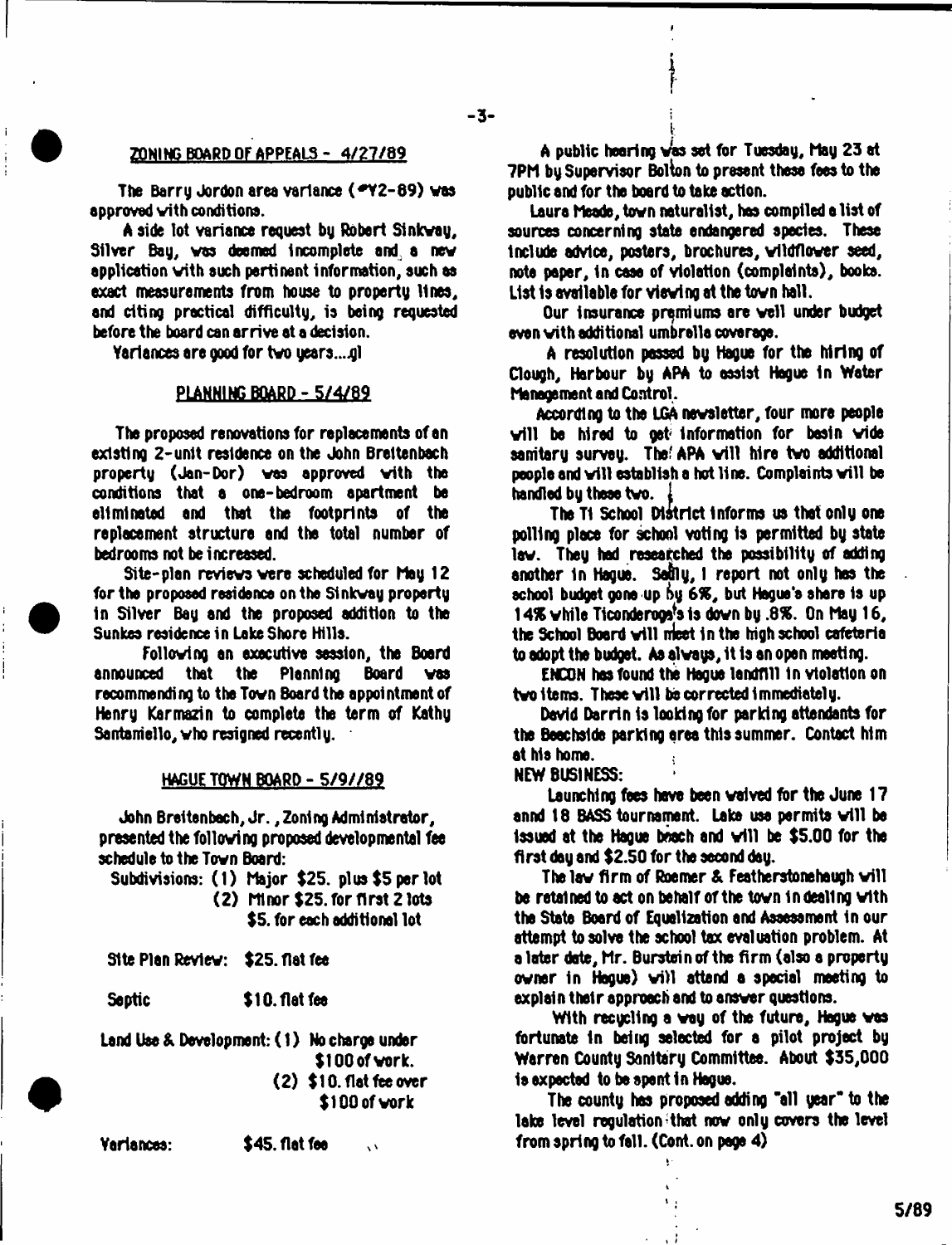# Tovn Board (Cont. from P.3)

For those interested in the ordinance revisions, a public hearing will be held on Tuesday, May 23 at 7PM.

Henry Karmezi n haa been appoi nted to fill the vacancy on the Planning Board and will replace Kathy Santamello, vho resigned.

COMMITTEE REPORTS:

May 161sCLEAN-UPdayfrom6am- 2pm. Call Highvay Dept, for pick up. (See page 1) Junk care will be collected about May 20. Paving at the beach will be done in June.

# CHAMPLAIN VALLEY CHORALE 1H SPRING CONCERT

On June 4 at 4PM in The Church of the Croaa (Episcopal) on Champlain Ave. In Ticonderoga, the residents of this area will be in for a real treat. The Champlain Yalley Chorale will help the church to celebrate its sesquicentennial birthday by giving its spring concert in the sanctuary.

Featured on the program Is Gounod's Messe Solcnnelle (St. Cecilia), vhich vas performed a fev years ago In concert at Silver Bay Auditorium. For those who have heard it, you will probably want to hear It again and for those vho have not heard It, you are in for a real treat. Soloists will be Grace Trombley, Chris Trombley and Robert Mesrop. Joyce Mouradian will be accompanying portions of the Masson the harp.

The second portion of the program Includes George Gershvin's Oh Lavd. I'm On Mu Wau from Porou and Bess. Skue Boat Song, a traditional Scottish folk aona. Memoru.frotn the Musical Tate'.Turn BackQ <u>Man. All the Things You Are by Jerome Kern, and Ride</u> the Chariot, a negro apt ritual.

A vonderful afternoon, performed by enthusleatlc and talented performers. All are velcome to attend.

# GROWTH GROUP

Not too late to join the grovth group vhich meets in Hague on Mondays at 7PM at the rectory of the Blessed Sacrament Church. This Is not a therapy group. It is more of a support group for people vho feel they are "stuck in place" and think they can benefit from the group. It Is open to anyone in the community vho vould like to live more creatively. For more information, call 543-8828.

# **TOMMY DORSEY ORCHESTRA IN TI ON MAY 24**

The Tommy Dorsey Orchrestra conducted by Buddy Morrow will perform on Wednesday, May 24 at 7:30PM on the stage of the Ticonderoga High School. Advance tickets on sale at Bookmark/ Radio Shack at 110.00; tickets at the door, \$12.50.

This is a special fund raiser for the Ticonderoga Festival Guild. The Guild also takes pride in the fact that Tommy Dorsey's son and his vife and many of their friends will be attending.

Like each of the great bands. Tommy Dorsey's band made its mark during the 30's and early 40's. In the summer of 1941 it was voted  $\blacktriangleright$  1 in Martin Block's "Make Believe Ballroom" contest. It could svlng for dancing or deliver a romantic belled. Dorsey, "the sentimental gentleman of sving" vas a master at creating moods. He chose arrangers vho could sustain those moods and singers vho could project them: Sinatra, Jack Leonard, Jo Stafford, The Pied Pipers. Who can forget MARIE; LITTLE WHITE LIES; SONG OF INDIA; YEARNING; EAST OF THE SUN; and WHO?

Frank Sinatra blossomed vith Dorsey. Frank often admitted hov listening to Tommy helped Mm to develop his phrasing, his breathing, his musical taste, his musical knoviedge.

Dorsey not only singled out fine arrangers but gave Individual musicians a chance to solo. He also developed the idee of having small groups do the vocals, sometimes vith a featured singer. Everyone had a feeling for the Pted Pipers especially for the unforgettable comMnetlon of Sinatra and the Pied Pipers singing THERE ARE SUCH THINGS; STREET OF DREAMS; OH LOOK AT ME NOW and the unforgettable I'Ll NEVER SMILE AGAIN.

Buddy Morrov, the men selected to lead the nev Tommy Dorsey orchestra vas a friend of Tommy end brother Jimmy. He vas born into a musical family; at age 15 auditioned for and received a scholarship at Julilard. Like Tommy himself, Morrow is a fine horn player, praised by fellow musicians for his special skill on the trombone. RCA signed him to form an orchestra under Ms obn name. He came across an exciting rhythm and blues number, arranged and recorded it. That song, NIGHT TRAIN, became a national sensation.

Morrov Insists that the Tommy Dorsey Band, under Ms baton retain the authentic sounds and style of the late Tommy Dorsey. The audience sitting in the THS auditorium on May 24 will be happily transported back to the Big Band Era....BdeG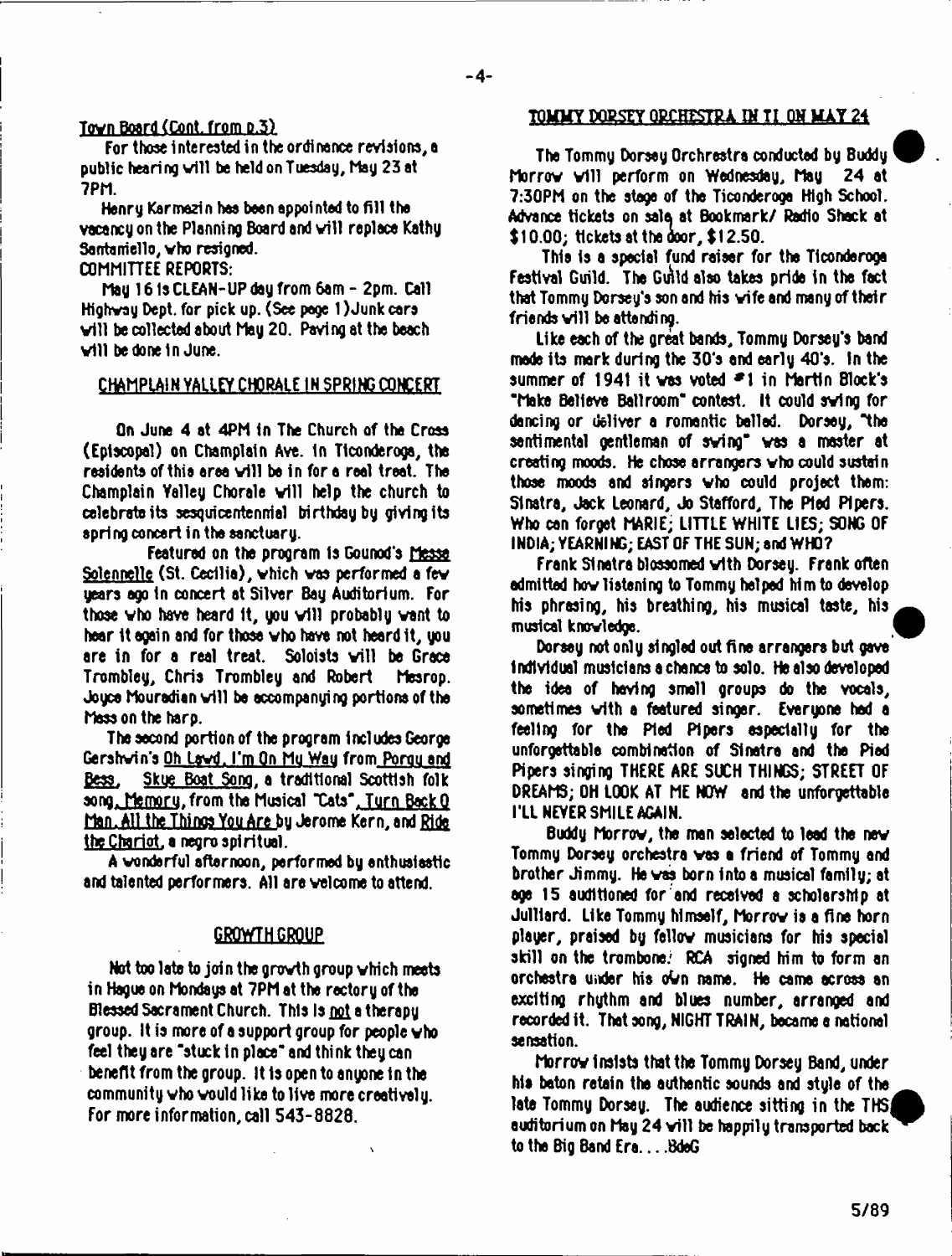April turned out to be cold and vindy vith just under 2" of rainfall, 1.92" to be exact. Starting April 18th ve had eleven consecutive days vhen the highest vind gusts exceeded 25 MPH or above, 35 1/2 MPH being the highest In this string and the highest for the month. There vere also four other days of the month vith vind speeds over 25 MPH. Our April shovers occurred during the first eighteen days of the month. Temperatures vere cold, twelve nights with below freezing temperature. 23º the night of April 11th vas our coldest, but at 12:00 noon on the 22nd the temperature ves only 30\* lakeside. I wrote in an earlier column that ve had gotten up to 70\* March 28th. We did not see a 70 reeding again until the last day of April vhen It hit 72\*, our high for the month. With daytime highs 1n the 40's, 50's and lov 60's coupled vith the vind, April proved, shall ve eay, on the cool side. We gained 1 hr. and 24 min. of daylight In April. That's 5 hrs.and 6 min. year to date. Hov about thetl

The 72 temperature held again May 1st and a 73 reading on the 4th, but it has still been cool for the month to date. Our big weather news is reinfall. Over 3" here in Hague so far - over 3 1/2" in Ticonderoga. It has come in big doses, however, vhich tends to cause flooding in small streams and basements. We do need the rain badly, but it would be more palatable if it came in gentler, steadier amounts. One thing it has accomplished is to get the lake higher than I have seen ft In quite a spell. Rain is expected for the next four days, possibly heavy at times. Today, May 10th, the air temperature is 56\*, the water temperature 46\*. Ever so slowly spring is beginning to creep up the mountain slopes. Winter colors still command the tops, but greens and yellows dot the shoreline and the lover elevations and the the shadblov has st arted to bloom. With the cool temperatures and ample moisture the black flies have begun to make their appearance. It should be a very good year.  $# # #$ 

# GRIEVANCE DAY

The Hague Board of Assessment Review will meet at the Tovn Hall from 4 - 8PM to review any grievances that Hague taxpayers may have. An application should be picked up ahead of time, if possible.

# WILLY C'S APRIL/MAY WEATHER NOTES HELP NEEDED FOR PARK ENTERTAINMENT PROGRAM

This year's summer entertainment program in the Town Park will include programs for both young and old, but will feature a weekly story hour for young children, using selections from the Parents Magazine Read Aloud Book Club. Weekly story hours will begin in July and end In mid-August.

Program coordinator, Kathy Santaniello, is looking for story readers to fill eight, one-hour slots throughout the summer. Readers should enjoy reading and interacting vith young children on an informal basis. Parents will be responsible for their children and will be encouraged not to leave them unattended during story hours. Readers will be paid for their services. Please call 543-6441 for more information.

The summer entertainment program is sponsored In part by the Hague Chamber of Commerce, the Tovn of Hague, end the Warren County Decentralization Program, vith funding from the NYS Council on the Arts.

#### FOOD PANTRY r

Just a reminder that food is available for the eligible needy. Contact CARE through your church or the tovn hall.

## FLEA MARKET AND AUCTION

The Church of the Cross (Episcopal), Ticonderoga will be holding its annual flea market and auction at the church on Champlain Ave. on July 15. They are now collecting items for sale: white elephants, plants, jevelry, toys, puzzles, crafts, etc. plus any Items that may be used for auction, i.e. furniture. If you have any of these items to donete, please contact Penny Bolton, 543-8805 or Elaine Frasier, 543-6334.

# HAGUE AMBULANCE SQUAD

Gerry Boyd, captain of the Ambulance Squad, reports the folowing statistics for the month of April:

> ţ. î.

18 calls 557 miles 92 1/2 man hours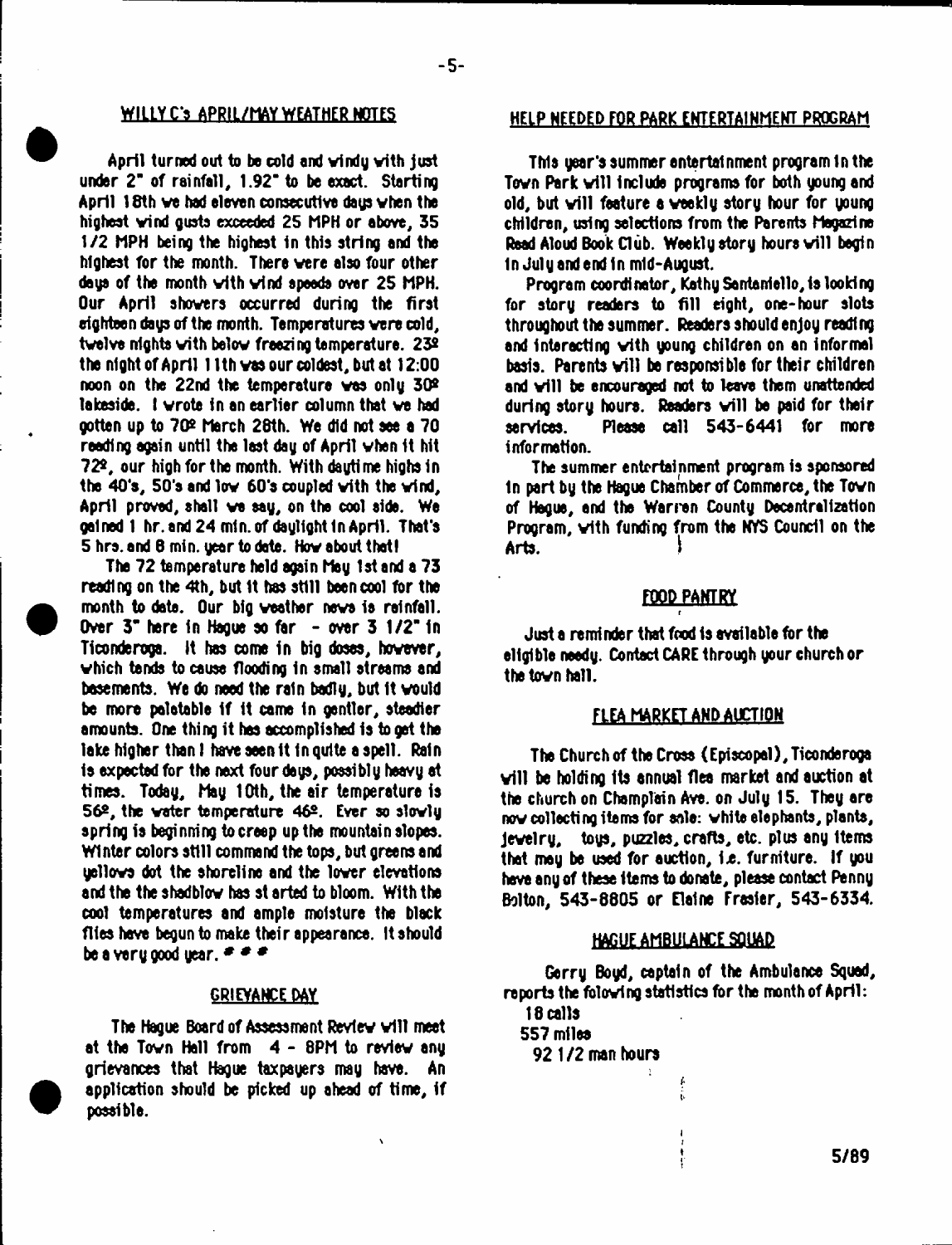The Hague Baptist Church, under the leadership of its pastor, Rev. David Lawrence, hosted the Adirondack Baptist youth in an appropriately entitled "Youth Invasion\*, at Silver Bay Association.

Approximately 37 teenagers end 16 adults enjoyed a weekend of fun and activity, including experiences on the sensory trail, cooperation course, Bible Walkthrough and a sumptuous banquet served in the dining hall of Silver Bay Association. The theme for the weekend ves "Trusting Scripture."

### STRAWBERRY SOCIAL TO RETURN

Chaired by Barbere Lawrence end Dottie Henry, e Strawberry Social will be held on the lawn of the Hague Baptist Church parsonage on Saturday, June 24. Thla is just to whet your appetite - more will be forthcomi ng in the June issue.

# BAKE SALE TO BE HELD

The ladies of the Hague Baptist Church are planning a bake sale, specializing in finger foods that can be eaten in the park during the BASS tournament, beginning et 10AM on Saturday, June 17. Of course there will also be cakes, pies, rolls, etc. for sale. You ell know how these Baptist ladies bake, so come on down end enjoy the fishing end the food!

#### AMERICAN LEGION HAS FLAGS FOR SALE

Hague's American Legion Post No. 1536 will again have American flags for sale. 3 'x 5 'flags are usually available but orders for other sizes should be pieced as soon as possible.

The Post will sponsor Memorial Day Services on Monday, May 29 with ceremonies to be held at May Memorial cemetery et 10AM, Immediately followed by a similar service at Hague cemetery (Rt. 8). The Old-Time Nev-Time Berber Shop group will preaent a medley of patriotic songs.

Color bearers, color guard, and firing squad will assemble at the Legion home at 9AM.

At the May meeting the following officers were elected for the coming year:

Commander - Fred Sharpe; 1st Yice Commander - Tom Stull; 2nd Yice Commander - Don Devis; Adjutant and Finance Officer - Ray Laundree; Service Officer - Evert Lindquist; Cheplein - Ken McLaughlin.

# PLEASE REMEMBER TO SEND YOUR CHANGE OF ADDRESS WHEN YOU RETURN TO HAGUE. YOUR CHRONICLE WILL GET TO YOU SOONER

# SPRING YOUTH INVASION HITS SILYER BAY GOYERNOR TO OPEN YIC IN MAY 24 CEREMONIES

Governor Cuomo will open the state's newest educational center and tourist attraction on Wednesday, May 24, vhen he cuts the ribbon at the Adirondack Park Visitor Interpretive Center (YIC) In Paul Smiths.

The governor first directed the APA to draft a proposal for a Visitor Interpretive Center for the park In his State of the State address In 1984. Five gears later, the 16,800square foot building and 5.5 mile trail system is complete in Paul Smiths and groundbreaking for a second YIC in Newcomb Is set for May 19.

Governor Cuomo will speak at 10:30, followed by NYS Senator Ronald Stafford, NYS State Senator Owen H. Johnson, NYS Assemblyman Chris Ortloff, Dr. David Chamberlain, president of Paul Smith's College end Herman Cole, chairman of APA.

"The entire world Is Invited to the dedication of the Ylsitor Interpretive Center. It is a celebration of the Adirondack Park as a unique resource and a celebration of the great State of New York," Cole stated. The YIC, Rt. 30, one mile north of the Rt. 192 intersection, is located on 2,800 acres leased from Paul Smith's College. It will be open dally except Christmas and Thanksgiving, from 9AM to 7PM, through September, and from 9AM to 5PM, October through April. Admission to the center and trails is free. The center will feature special lectures and programs throughout the year, as vail as curriculum-linked school programs for primary and secondary school students.

During the winter, trails will be marked for cross country skiers and snovshoe enthusiasts. While admission to the center is free, special classes may carry a foe.

# THREE ACCIDENTS IN HAGUE

On April 14 about 3PM, a vehicle loaded vith liquor for delivery In the North Country lost Its brakes on Hague Mt., vent out of control and turned over on a curve near the village. The driver vas transported to Moses Ludington Hospital, but vas treated and released.

A veek or so later another truck, loaded vith dump truck liners for the Lekeshore Garage rolled over at almost the same spot. Again the driver vas not seriously Injured.

On Sunday, May 7, a motorcyclist skidded on a sandy spot on the north side of Tongue Mt. and slid Into the guard rail. His vffe, a passenger vas killed in this accident.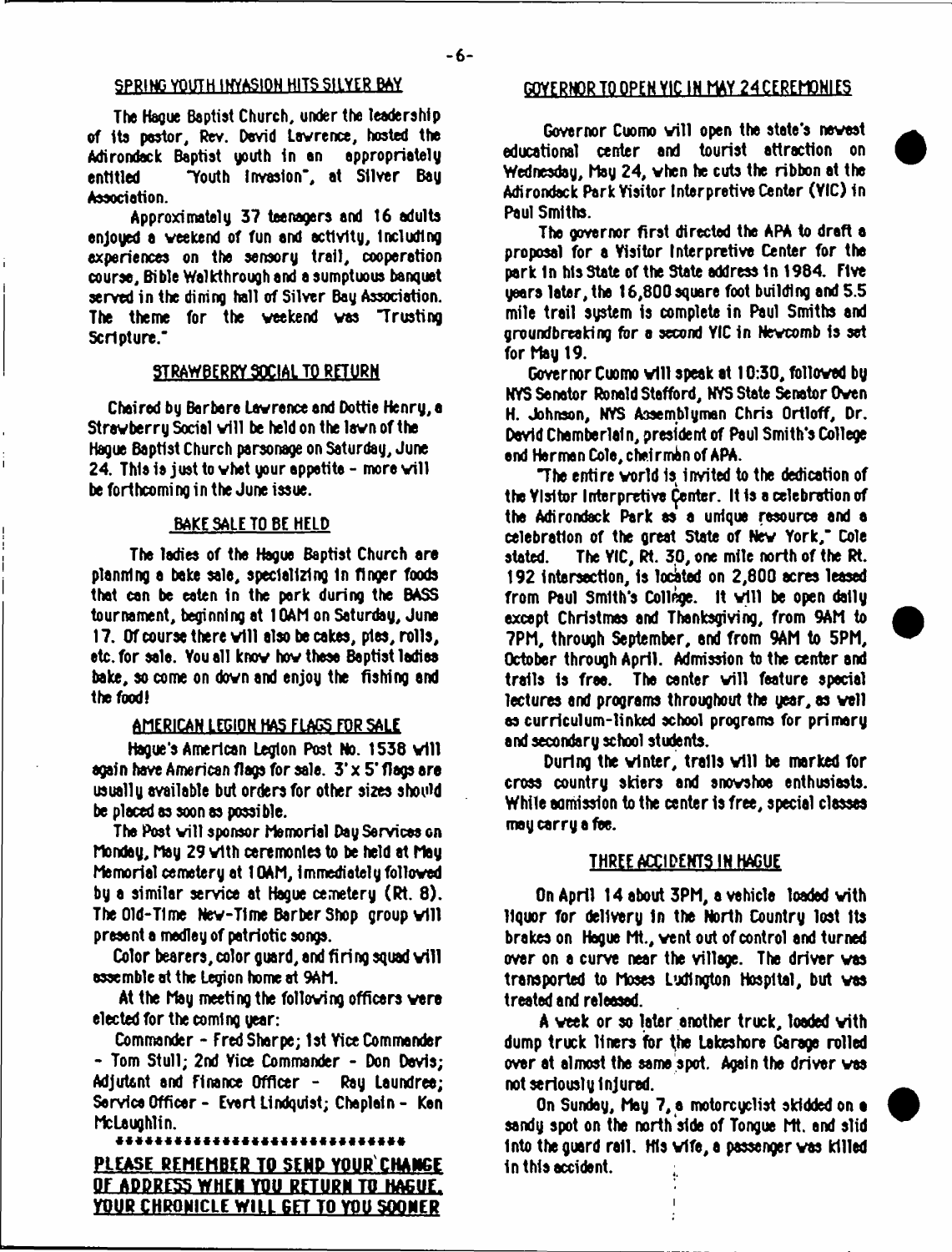# SOUNDINGS

- 7-

BORN - A son, Erich Christian, to Susan and Robert Forlie, Staten Island end Silver Bay, on March 2. Proud grandparents are Fred and Ruth Klinger of Staten Island and Silver Bay.

BORN - A son, Mark Edvard Jr., to Jennifer and Mark Edvard Smith, Sr. on April 18. Grandparents ere Ken and Virginia Smith, Jr., Schroon Lake great-grandparents are Kenneth and Elizabeth Smith, Sr. of Glens Falls, all formerly of Hogue.

ENGAGED - Laura Rita Thomas, daughter of Mary and Peter Thomas of Rexford, NY and Gull Bay, to Kurt Dexter Schvarz, son of Muriel and Robert Schwarz of Clifton Park and Hague. Wedding will take place Sept. 9 in Schenectady.

MARRIED - Philip Shuman, Silver Bay, to Trisha Wagner, in Florida on March 10.

MR. AND MRS. HERBERT BELKNAP ere celebrating their 56th vedding anniversary on May 25. CONGRATULATIONS 11

DIED - Louis Spelman Jr., 66, Silver Bay on April 26 at his home. He is survived by tvo sons, Martin Spel man, Syracuse and Silver Bay and Scott A. Spel man, tvo brothers and one sister.

AMBER STULL, daughter of Mr. & Mrs. Thomas ~ Stull, Hegue, was one ofnine students to receive recognition in a pinning ceremony at Champlain College's Honors Night. A senior in Champlain's dental certificate program. Amber is a 1988 graduate of Ticonderoga High School.

# HELP WANTED

In response to our suggestion last month, the following responses have been received.

Needed: Pert-time help on Saturdeys from 9:30-noon, cleaning cottage. Must be responsible end mature. Call 1-284-2018 or write to Mr. Scott Williams, RD2, Box 277, Sharon Springs, *Hi* 134S9

Needed: Caretaker for female, 6-year old golden retriever from July 9 - July 23. Includes feeding, exercising end grooming. Contact Thomas C. Fritz, 270 Grant Ave., Eatontovn, NJ 07724.

Needed: Pert time attendants during the summer for parking lot across from the tovn park. Interested persons may call David Darrin on weekends, 543-6139 or write to him at Taylor Lane, Troy, NY 12180.

# TICONDEROGA VILLAGE CENTENNIAL

The village of Ticonderoga is celebrating its centennial from May 18 through the 21st. As a special added attraction on May 13 the Marine Drum and Bugle Corps played In concert, along vith the Marine Corps Silent Drill Teem, consisting of twelve of America's finest, vho dazzled the audience vith their handling of their rifles and their precision drill. The Drum and Bugle Corps was equally stirring vith e vide variety of music performed to e standing room only audience in the gymnasium of the Ticonderoga High School. The weather did not cooperate vith the echeduled performance for the football field, but those persons vho witnessed this spectacular all came evay vith a renewed patriotism. Ticonderoga vas most fortunate In being able to host this group end the boys end girls of the Marines couldn't hove had e more responsive audience.

Other events Include: May 18 et noon relnactment of the village incorporation signing - at the Community Building; this will include a concert by the Ti High School Bend; May 18-20 T1 merchants will be holding special sales; May 19 -7PM "We Have the Strangest Family", Ronald Rood, author - Elementary School Cafetorium; Saturday, May 20 - 8-11AM Centennial breakfast at the Elks Club, sponsored by the Ti Business Assoc. This will Include e slide presentation of old Ticonderoga. At 8:30AM, the Ti birthday run; at 1PM parade beginning at the Liberty Monument; 3PM until dark - lawn activities; 4PM -dedication of hydro project and at dusk - fireworks.

On Sunday, the 21st, there will be services in all area churches.

The Heritage Museum will be open during the entire centennial celebration.

# **HAPPY BIPTHnAV TirOMDEPOBA**